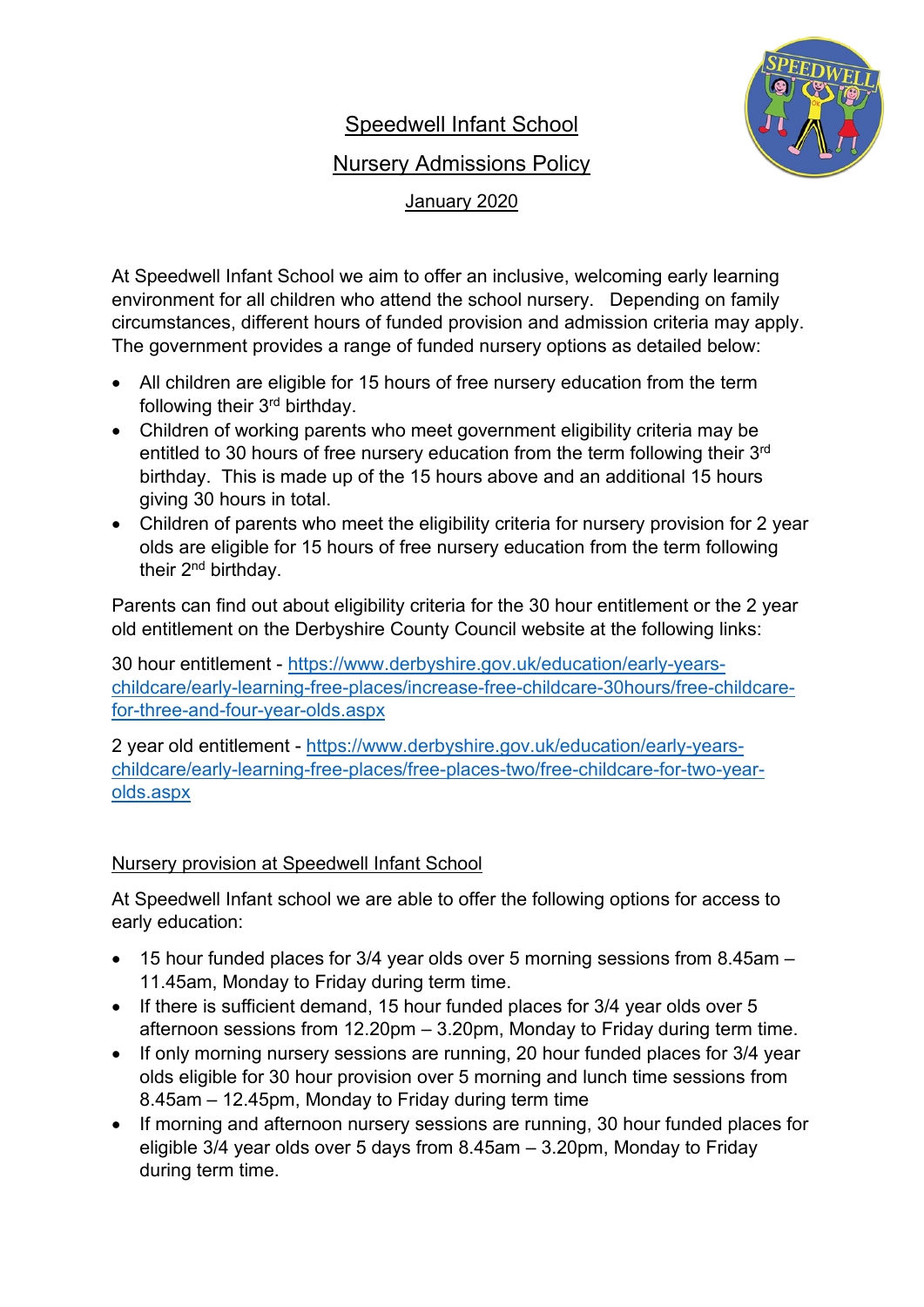• 15 hour funded places for eligible 2 year olds during the term of their  $3<sup>rd</sup>$  birthday over either 5 morning or 5 afternoon sessions as above.

### Admissions criteria for accessing nursery provision

Parents / Carers may place their child on the school list for a place in nursery at any time following their birth. Parents / Carers can do this by visiting the school office, telephoning the school office or completing a registration of interest form on the school website. The school will maintain a nursery waiting list, which will be reviewed on a termly basis to contact parents / carers in the term before their child's 3<sup>rd</sup> birthday to check eligibility and interest for 2 year old provision and 30 hour provision. The school will then offer places using the following priority criteria on a termly basis until all nursery places are full for the academic year:

- 1. 15 hour funded provision for 3 year olds in the term following their  $3<sup>rd</sup>$  birthday. Where there are more children eligible for a place than places available children's date of births will be used with the oldest children allocated a place first.
- 2. 30 hour funded provision for eligible 3 year olds in the term following their 3rd birthday. Priority will be given to children already accessing 15 hour provision where parents / carers wish to take up the 30 hour provision and have a valid eligibility code. Places will be allocated upon receipt of a valid eligibility code until all available places have been allocated.
- 3. 30 hour funded provision for eligible 3 year olds in the term following their 3rd birthday. Where children are due to take up a 15 hour place and parents / carers are eligible for 30 hour provision, places will be allocated upon receipt of a valid eligibility code until all available places have been allocated.
- 4. 15 hour funded provision for 2 year olds in the term of their 3<sup>rd</sup> birthday. Once all 3 year old places have been allocated, any remaining places will be offered to eligible 2 year olds in the term of their  $3<sup>rd</sup>$  birthday. Where there are more children eligible for a place than places available children's date of births will be used with the oldest children allocated a place first.

Whilst parents / carers have the flexibility to split their funded hours between 2 providers, to ensure sufficiency of the nursery provision at Speedwell Infant School it is expected that parents /carers accepting a place will take up either the full 15 hours over 5 mornings or 5 afternoons, Monday to Friday during term time, or the full 30 hours over 5 days, Monday to Friday during term time. In exceptional circumstances parents /carers should contact the school if other arrangements are needed, this will be at the discretion of the Headteacher taking into account the need to maintain the sufficiency of the nursery provision and the exceptional circumstances of the family. The Headteacher's decision will be final in such matters.

Where parents / carers are taking up either 20 hours or 30 hours which includes the lunch time period, parents / carers will either need to provide a packed lunch for their child or purchase a school dinner for their child each day. School dinners should be paid for in advance at the school office.